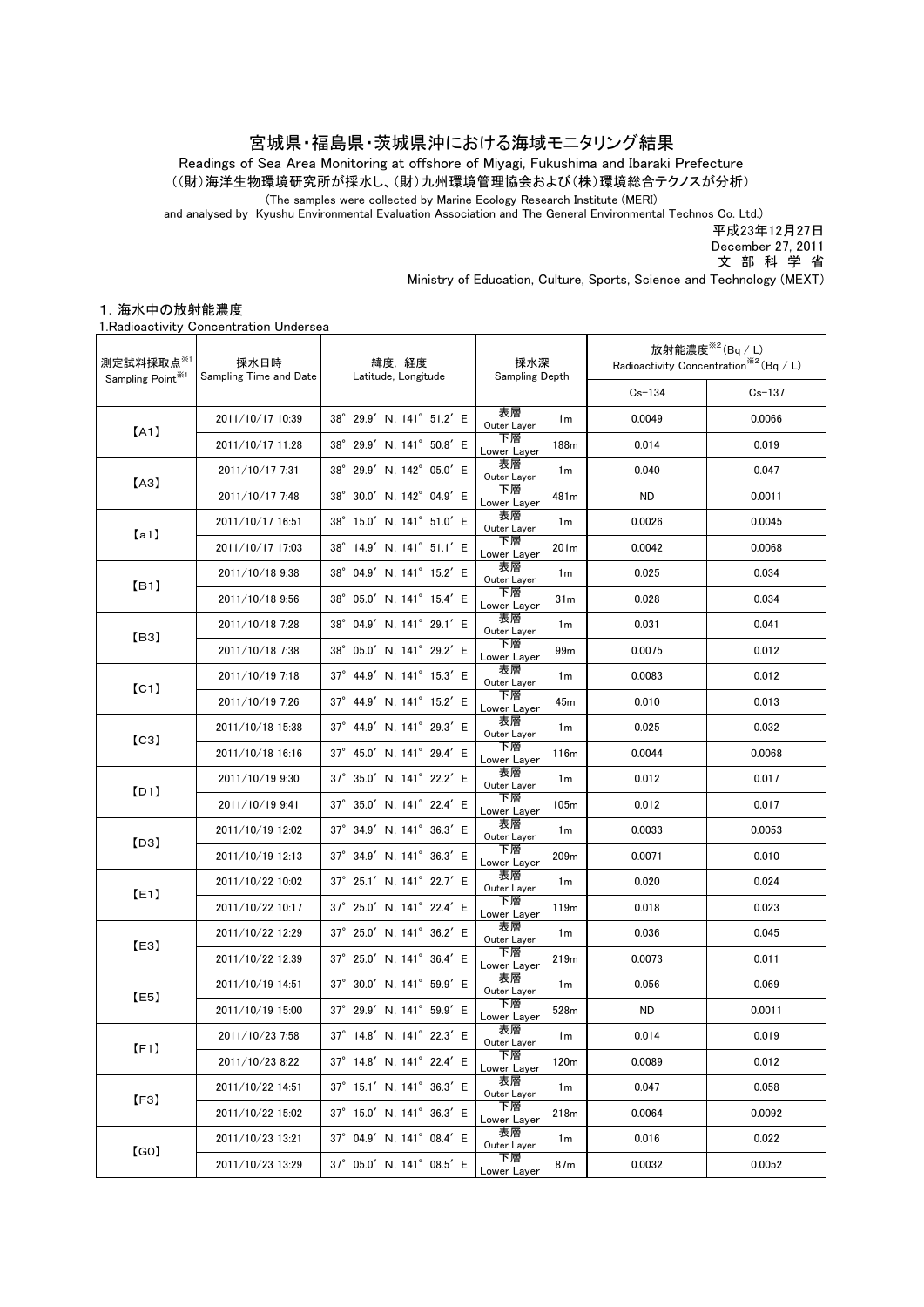| [G1] | 2011/10/23 11:50 | 37° 04.9' N, 141° 15.4' E                    | 表層<br>Outer Layer | 1 <sub>m</sub>   | 0.010     | 0.014   |
|------|------------------|----------------------------------------------|-------------------|------------------|-----------|---------|
|      | 2011/10/23 11:58 | 37° 05.0' N, 141° 15.4' E                    | 下層<br>Lower Layer | 121m             | 0.019     | 0.025   |
| (G3) | 2011/10/24 12:08 | 37° 05.0' N, 141° 29.4' E                    | 表層<br>Outer Layer | 1 <sub>m</sub>   | 0.0095    | 0.013   |
|      | 2011/10/24 12:16 | 37° 05.0' N, 141° 29.4' E                    | 下層<br>Lower Layer | 190 <sub>m</sub> | 0.0070    | 0.011   |
| (G4) | 2011/10/24 7:19  | $36^{\circ}$ 59.9' N, 141 $^{\circ}$ 44.9' E | 表層<br>Outer Layer | 1 <sub>m</sub>   | 0.039     | 0.052   |
|      | 2011/10/24 7:33  | 37° 00.0' N, 141° 44.9' E                    | 下層<br>Lower Layer | 638m             | 0.00030   | 0.00075 |
| [H1] | 2011/10/23 15:03 | 36° 55.0' N, 141° 08.3' E                    | 表層<br>Outer Layer | 1 <sub>m</sub>   | 0.015     | 0.020   |
|      | 2011/10/23 15:11 | $36^{\circ}$ 55.0' N, 141 $^{\circ}$ 08.2' E | 下層<br>Lower Layer | 115m             | 0.0098    | 0.013   |
| [H3] | 2011/10/24 14:14 | 36° 55.0' N, 141° 22.3' E                    | 表層<br>Outer Layer | 1m               | 0.015     | 0.021   |
|      | 2011/10/24 14:22 | 36° 55.0' N, 141° 22.3' E                    | 下層<br>Lower Layer | 210 <sub>m</sub> | 0.0096    | 0.013   |
| [10] | 2011/10/25 10:14 | 36° 44.9' N, 140° 52.9' E                    | 表層<br>Outer Layer | 1 <sub>m</sub>   | 0.013     | 0.018   |
|      | 2011/10/25 10:21 | 36° 44.9' N, 140° 52.9' E                    | 下層<br>Lower Layer | 53m              | 0.021     | 0.031   |
| [11] | 2011/10/25 9:06  | 36° 45.0' N, 140° 56.9' E                    | 表層<br>Outer Layer | 1 <sub>m</sub>   | 0.012     | 0.016   |
|      | 2011/10/25 9:20  | 36° 45.0' N, 140° 56.9' E                    | 下層<br>Lower Layer | 78m              | 0.0050    | 0.0077  |
| [13] | 2011/10/25 7:15  | 36° 45.0' N, 141° 10.9' E                    | 表層<br>Outer Layer | 1 <sub>m</sub>   | 0.017     | 0.022   |
|      | 2011/10/25 7:24  | 36° 44.9' N, 141° 10.8' E                    | 下層<br>Lower Layer | 160m             | 0.012     | 0.017   |
| [J1] | 2011/10/26 7:16  | 36° 25.0' N, 140° 42.8' E                    | 表層<br>Outer Layer | 1 <sub>m</sub>   | 0.042     | 0.052   |
|      | 2011/10/26 7:22  | $36^{\circ}$ 25.0' N, 140 $^{\circ}$ 43.0' E | 下層<br>Lower Layer | 31 <sub>m</sub>  | 0.040     | 0.048   |
| [J2] | 2011/10/26 11:09 | 36° 25.0' N, 140° 57.0' E                    | 表層<br>Outer Layer | 1 <sub>m</sub>   | 0.024     | 0.032   |
|      | 2011/10/26 11:19 | 36° 24.9' N, 140° 57.0' E                    | 下層<br>Lower Layer | 283m             | 0.0015    | 0.0026  |
| [J3] | 2011/10/25 13:03 | 36° 24.9' N, 141° 04.0' E                    | 表層<br>Outer Layer | 1 <sub>m</sub>   | 0.043     | 0.052   |
|      | 2011/10/25 14:05 | 36° 24.8' N, 141° 03.9' E                    | 下層<br>Lower Layer | 551m             | <b>ND</b> | 0.00092 |
| K1   | 2011/10/14 6:58  | 36° 04.0' N, 140° 43.1' E                    | 表層<br>Outer Layer | 1 <sub>m</sub>   | 0.050     | 0.063   |
|      | 2011/10/14 7:13  | 36° 03.9' N, 140° 43.1' E                    | 下層<br>Lower Layer | 23 <sub>m</sub>  | 0.034     | 0.045   |
| 【K2】 | 2011/10/13 15:21 | 36° 04.0' N, 140° 56.9' E                    | 表層<br>Outer Layer | 1 <sub>m</sub>   | 0.038     | 0.049   |
|      | 2011/10/13 15:37 | 36° 03.9' N, 140° 57.1' E                    | 下層<br>Lower Layer | 190 <sub>m</sub> | 0.014     | 0.019   |
| (L1) | 2011/10/13 11:33 | $35^{\circ}$ 45.0' N, 140 $^{\circ}$ 56.9' E | 表層<br>Outer Layer | 1 <sub>m</sub>   | 0.058     | 0.070   |
|      | 2011/10/13 11:49 | 35° 45.0' N, 140° 57.0' E                    | 下層<br>Lower Layer | 35 <sub>m</sub>  | 0.020     | 0.025   |
| [L3] | 2011/10/13 7:00  | 35° 45.0' N, 141° 11.1' E                    | 表層<br>Outer Layer | 1 <sub>m</sub>   | 0.044     | 0.052   |
|      | 2011/10/13 7:20  | 35° 45.1' N, 141° 11.0' E                    | 下層<br>Lower Layer | 150 <sub>m</sub> | 0.016     | 0.020   |

※1 【 】内の番号は、図の測点番号に対応。

※1 The character enclosed in parentheses (Ex. 【A1】) indicates monitoring point in figure.

※2 NDの記載は、海水の放射能濃度の検出値が検出下限値(Cs-134で約0.00046Bq/L)を下回る場合。 ただし、検出下限値は検出器や試料性状により異なるため、この値以下でも検出される場合もある。

※2 ND indicates the case that the detected radioactivity concentration in sea water was lower than the detection limits of approximately 0.00046 Bq/L for Cs-134.

Please note that these nuclides are sometimes detected even when they are below the threshold, contingent on the detector or samples.

(参考) 平成21年の福島第一海域(福島第一発電所から約25km付近)の環境放射能調査の結果は、Cs-137:0.0013~0.0019Bq/L

(Reference) (The result of the environmental radioactivity measurement in the seawater around Fukushima Dai-ichi NPP in 2009 (around 25km distant from Fukushima Dai-ichi NPP); Cs-137:0.0013~0.0019 Bq/L.)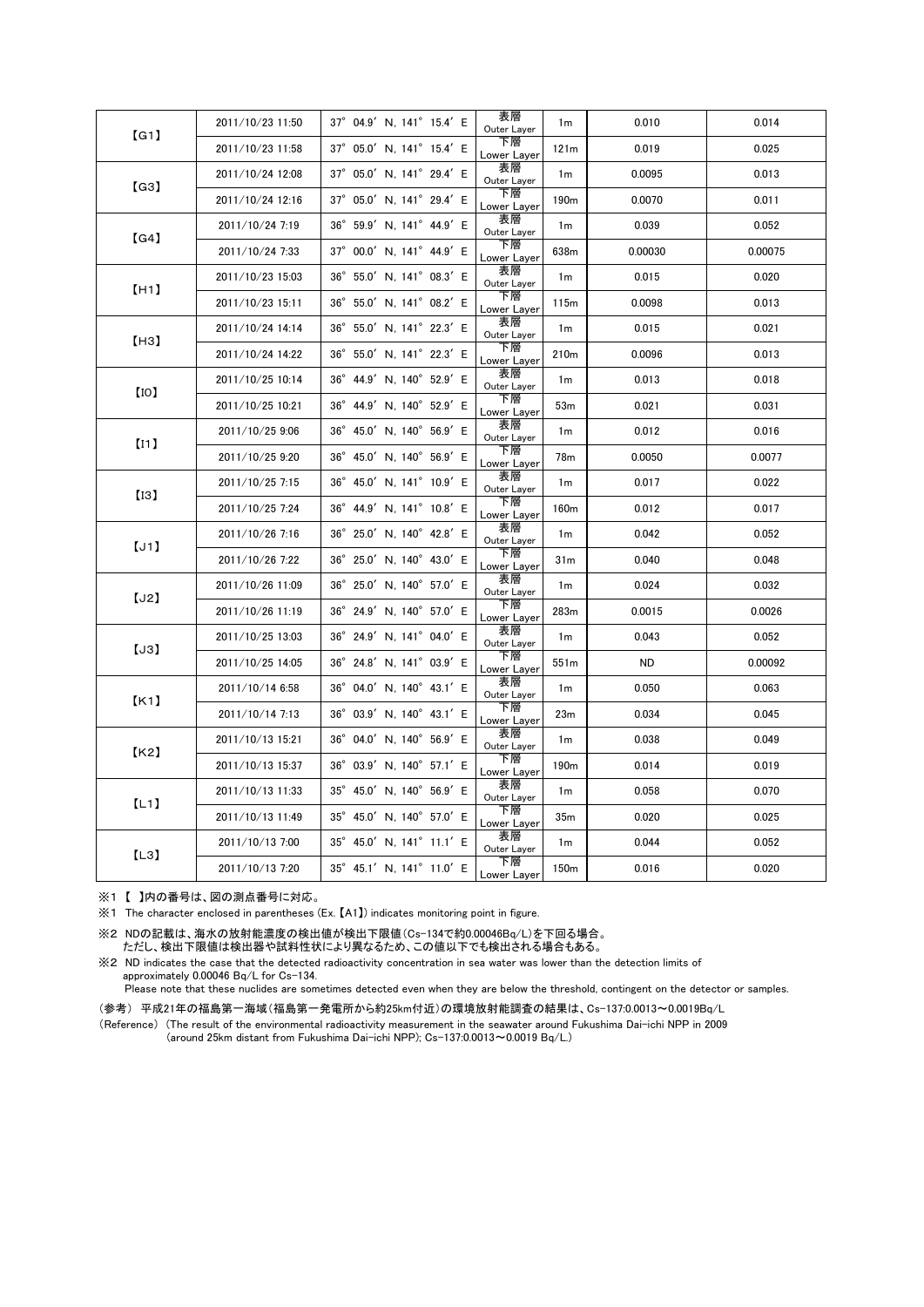## 海域モニタリング結果(平成23年10月13日~26日採水) Readings of Sea Area Monitoring (October 13-26, 2011)

公表日:平成23年12月27日 (Published: Dec 27, 2011)



図中の■は東京電力(株)福島第一原子力発電所を示す<br>\*「水浴場の放射性物質に関する指針について(環境省)」水浴場開設の判断を行う際に考慮する、水浴場の放射性物質に係る水質の暫定的な値 放射性セシウム:50Bq/L

\*Guidelines on Radioactive Substances in Bathing Areas" (Ministry of the Environment) Guideline levels of radioactive substances in bathing areas to be considered when determining whether to open a bathing area (provisional values) Cs-134 and Cs-137: 50Bq/L

※1 NDの記載は、海水の放射能濃度の検出値が検出下限値(Cs-134で約0.00046Bq/L)を下回る場合。 ただし、検出下限値は検出器や試料性状により異なるため、この値以下でも検出される場合もある。

※1 ND indicates the case that the detected radioactivity concentration in sea water was lower than the detection limits of approximately 0.00046 Bq/L for Cs-134.

Please note that these nuclides are sometimes detected even when they are below the threshold, contingent on the detector or samples.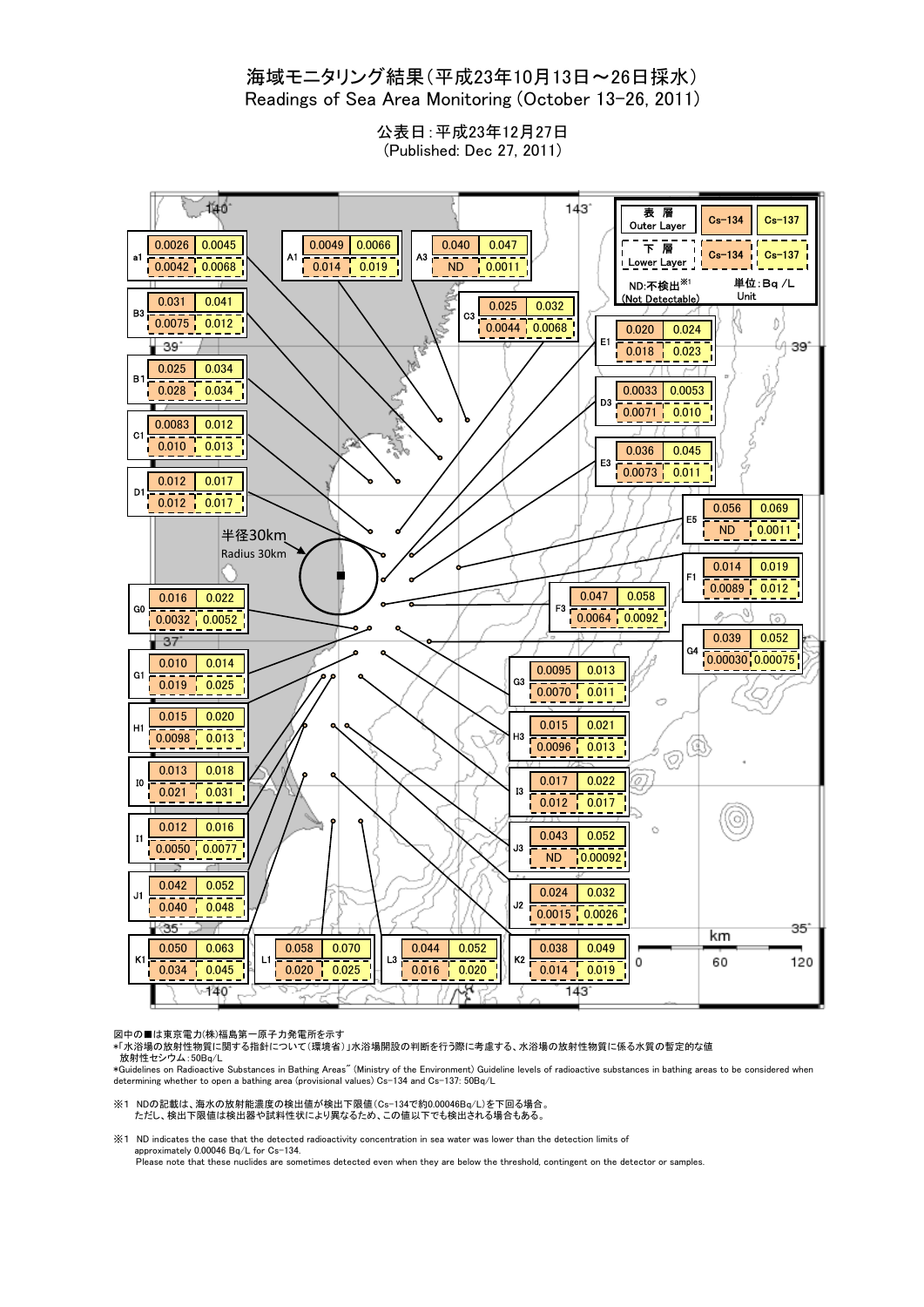【採水点 Sampling Point A1 表層】 【採水点 Sampling Point A1 下層】 1.0000 1.0000 Cs-134  $-Cs-134$ 放射能濃度 Radioactivity<br>Concentration(Bq/L) 放射能濃度 Radioactivity<br>Concentration(Bq/L) 放射能濃度 Radioactivity 放射能濃度 Radioactivity Cs-137 Concentration(Bq/L)  $Cx - 137$ Concentration(Bq/L) 0.1000 0.1000 0.0100 0.0100 0.0010 0.0010 0.0001 0.0001 9/1 9/21 10/11 10/31 9/1 9/21 10/11 10/31 試料採取日 Sampling Date 試料採取日 Sampling Date 【採水点 Sampling Point A3 表層】 【採水点 Sampling Point A3 下層】 1.0000 1.0000  $Cs-134$  $-Cs-134$ 放射能濃度 Radioactivity<br>Concentration(Bq/L) 放射能濃度 Radioactivity<br>Concentration(Bq/L) 放射能濃度 Radioactivity 放射能濃度 Radioactivity  $Cx - 137$  $-cs-137$ Concentration(Bq/L) Concentration(Bq/L) 0.1000 0.1000 0.0100 0.0100 0.0010 0.0010 (ND:Cs-134)0.0001 0.0001 9/1 9/21 10/11 10/31 9/1 9/21 10/11 10/31 試料採取日 Sampling Date 試料採取日 Sampling Date 【採水点 Sampling Point a1 表層】 【採水点 Sampling Point a1 下層】 1.0000 1.0000  $-Cs-134$ 放射能濃度 Radioactivity<br>Concentration(Bq/L)  $-Cs-134$ 放射能濃度 Radioactivity<br>Concentration(Bq/L) 放射能濃度 Radioactivity 放射能濃度 Radioactivity  $-cs-137$ Cs-137 Concentration(Bq/L) Concentration(Bq/L) 0.1000 0.1000 0.0100 0.0100 0.0010 0.0010 0.0001 0.0001 9/1 9/21 10/11 10/31 9/1 9/21 10/11 10/31 試料採取日 Sampling Date 試料採取日 Sampling Date

海水中の放射能濃度 Radioactivity Concentration in the Sea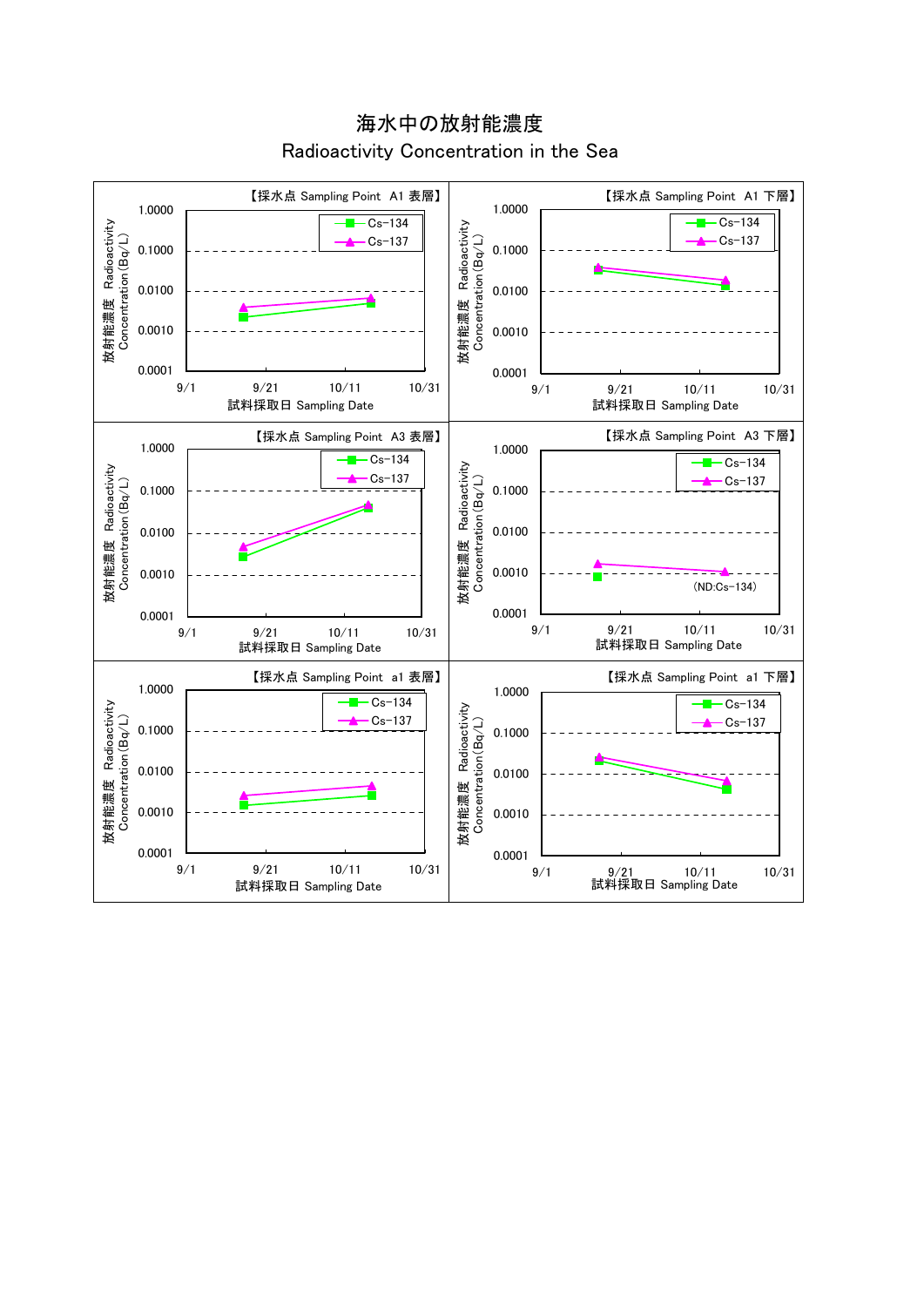海水中の放射能濃度 Radioactivity Concentration in the Sea

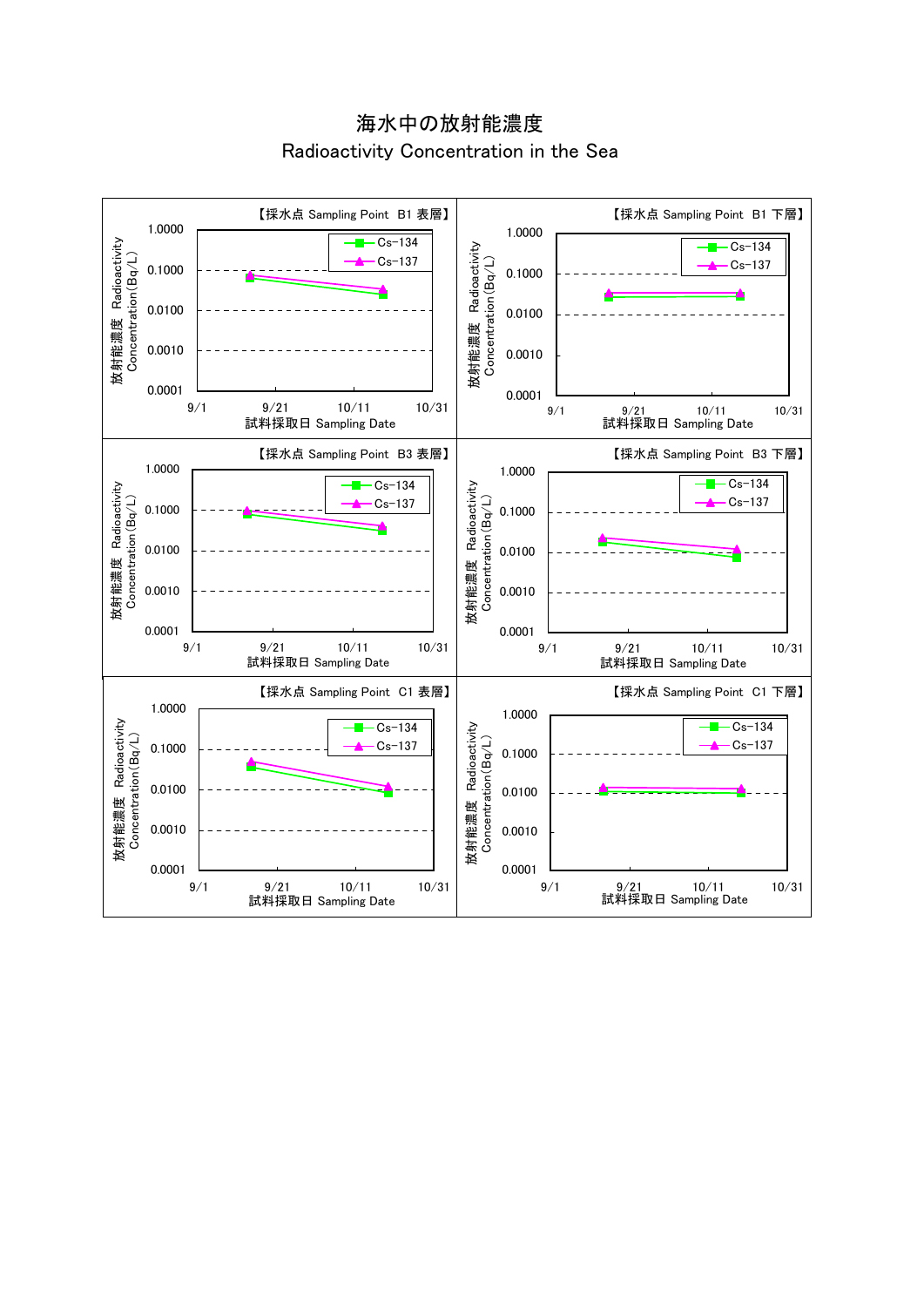海水中の放射能濃度 Radioactivity Concentration in the Sea

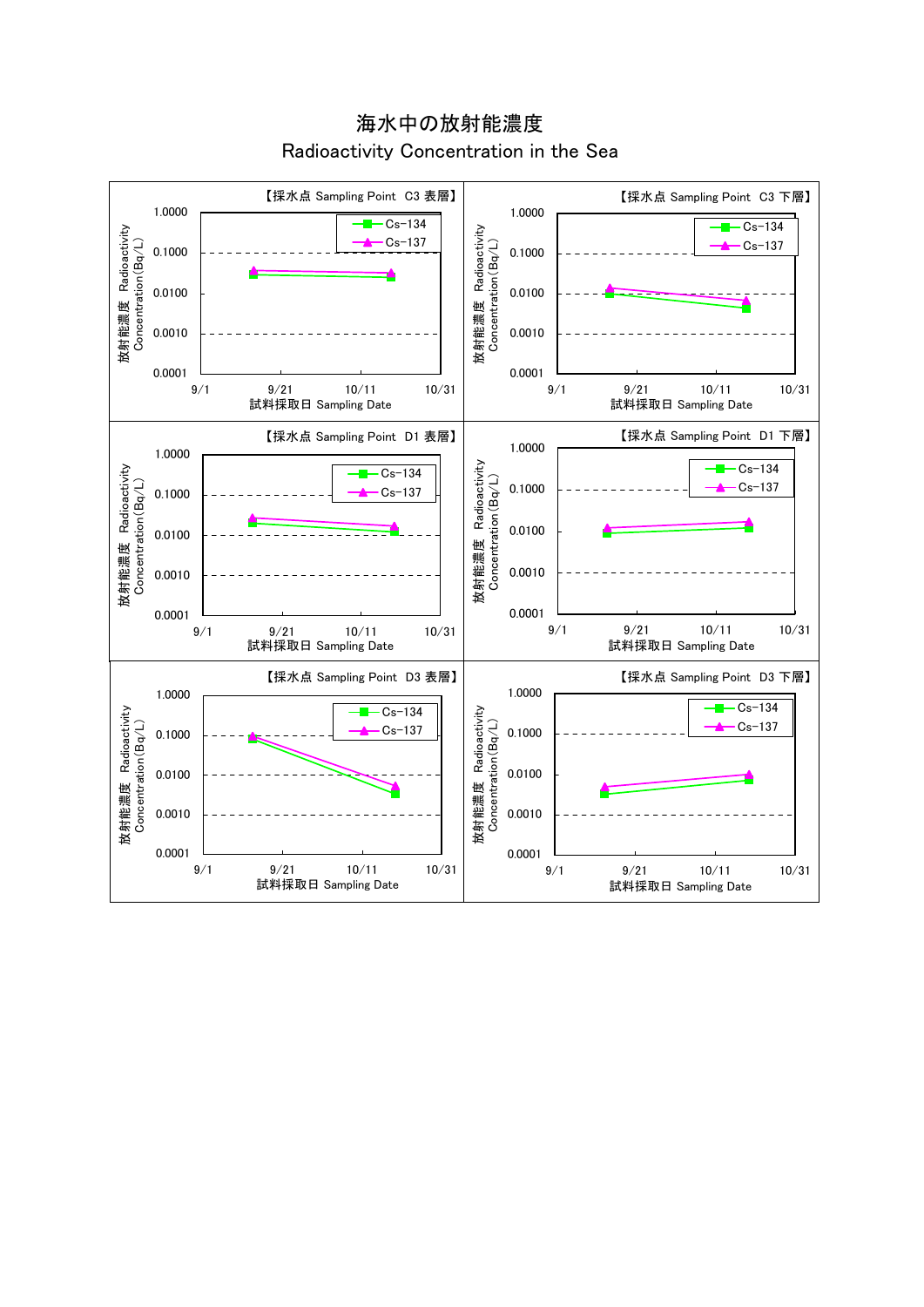海水中の放射能濃度 Radioactivity Concentration in the Sea

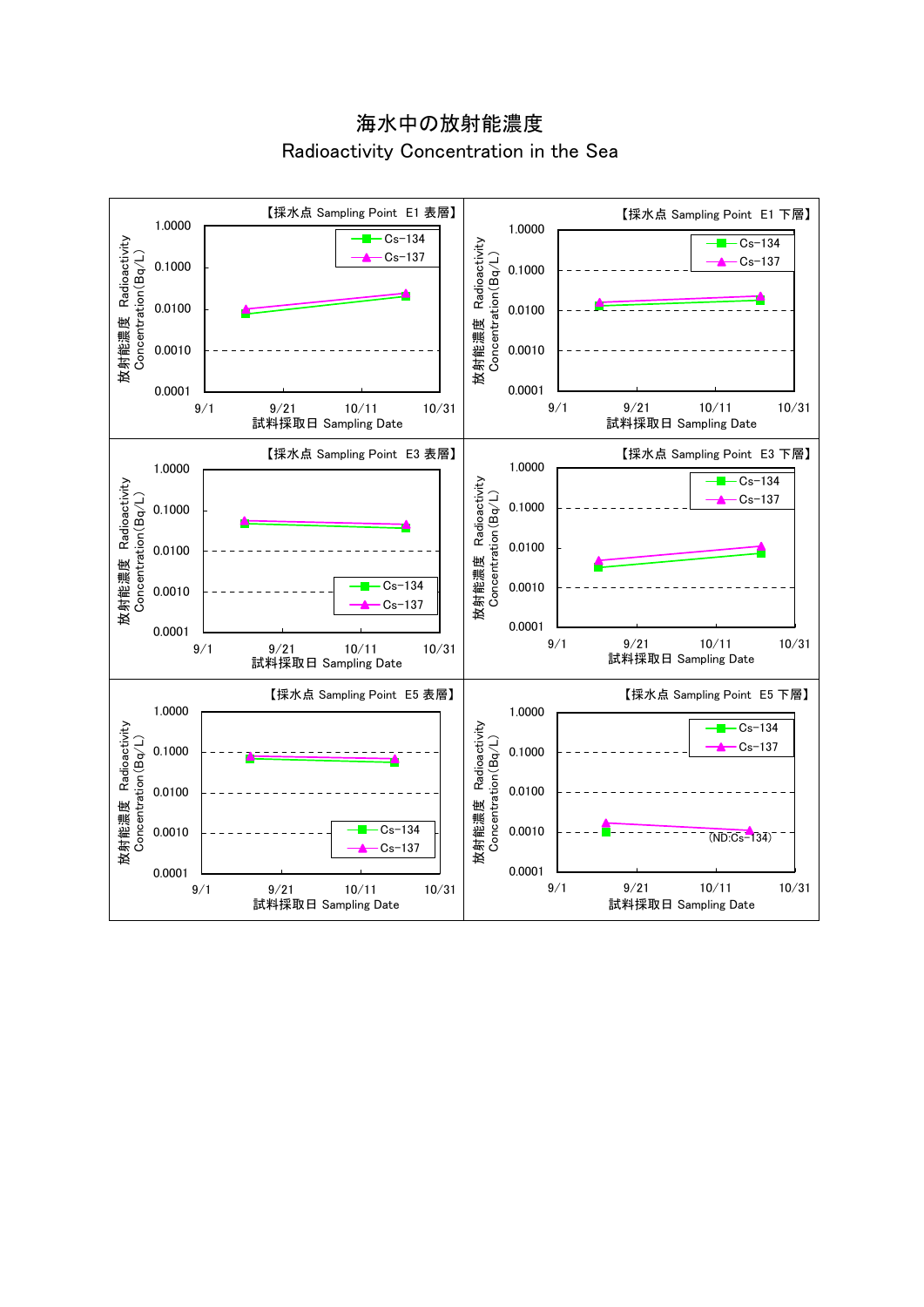【採水点 Sampling Point F1 表層】 【採水点 Sampling Point F1 下層】 1.0000 1.0000 放射能濃度 Radioactivity<br>Concentration (Bq/L) 放射能濃度 Radioactivity<br>Concentration(Bq/L) 放射能濃度 Radioactivity 放射能濃度 Radioactivity  $Cs-134$  $Cs-134$ Concentration(Bq/L) Concentration(Bq/L) 0.1000 Cs-137 0.1000 Cs-137 0.0100 0.0100 0.0010 0.0010 0.0001 0.0001 9/1 9/21 10/11 10/31 9/1 9/21 10/11 10/31 試料採取日 Sampling Date 試料採取日 Sampling Date 【採水点 Sampling Point F3 表層】 【採水点 Sampling Point F3 下層】 1.0000 1.0000 Cs-134 放射能濃度 Radioactivity<br>Concentration(Bq/L)  $-Cs-134$ 放射能濃度 Radioactivity<br>Concentration(Bq/L) 放射能濃度 Radioactivity 放射能濃度 Radioactivity Cs-137 Concentration(Bq/L) Concentration(Bq/L)  $-cs-137$ 0.1000 0.1000 0.0100 0.0100 0.0010 0.0010 0.0001 0.0001 9/1 9/21 10/11 10/31 9/1 9/21 10/11 10/31 試料採取日 Sampling Date 試料採取日 Sampling Date 【採水点 Sampling Point G0 表層】 【採水点 Sampling Point G0 下層】 1.0000 1.0000 放射能濃度 Radioactivity<br>Concentration(Bq/L) 放射能濃度 Radioactivity 放射能濃度 Radioactivity<br>Concentration(Bq/L)  $-Cs-134$ 放射能濃度 Radioactivity  $-Cs-134$ Concentration(Bq/L) Concentration(Bq/L)  $-cs-137$ Cs-137 0.1000 0.1000 0.0100 0.0100 0.0010 0.0010 0.0001 0.0001 9/1 9/21 10/11 10/31 9/1 9/21 10/11 10/31 試料採取日 Sampling Date 試料採取日 Sampling Date

海水中の放射能濃度 Radioactivity Concentration in the Sea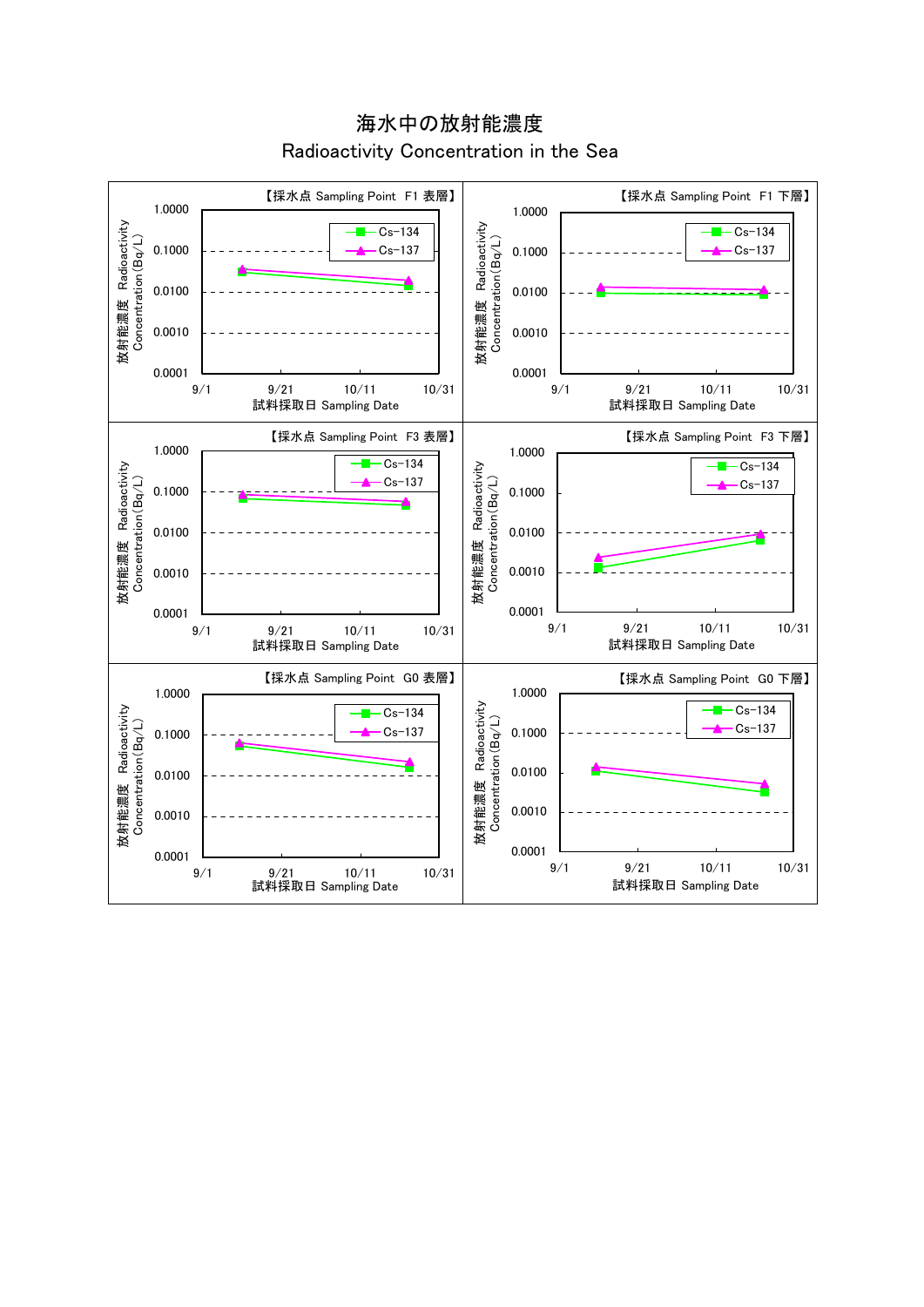海水中の放射能濃度 Radioactivity Concentration in the Sea

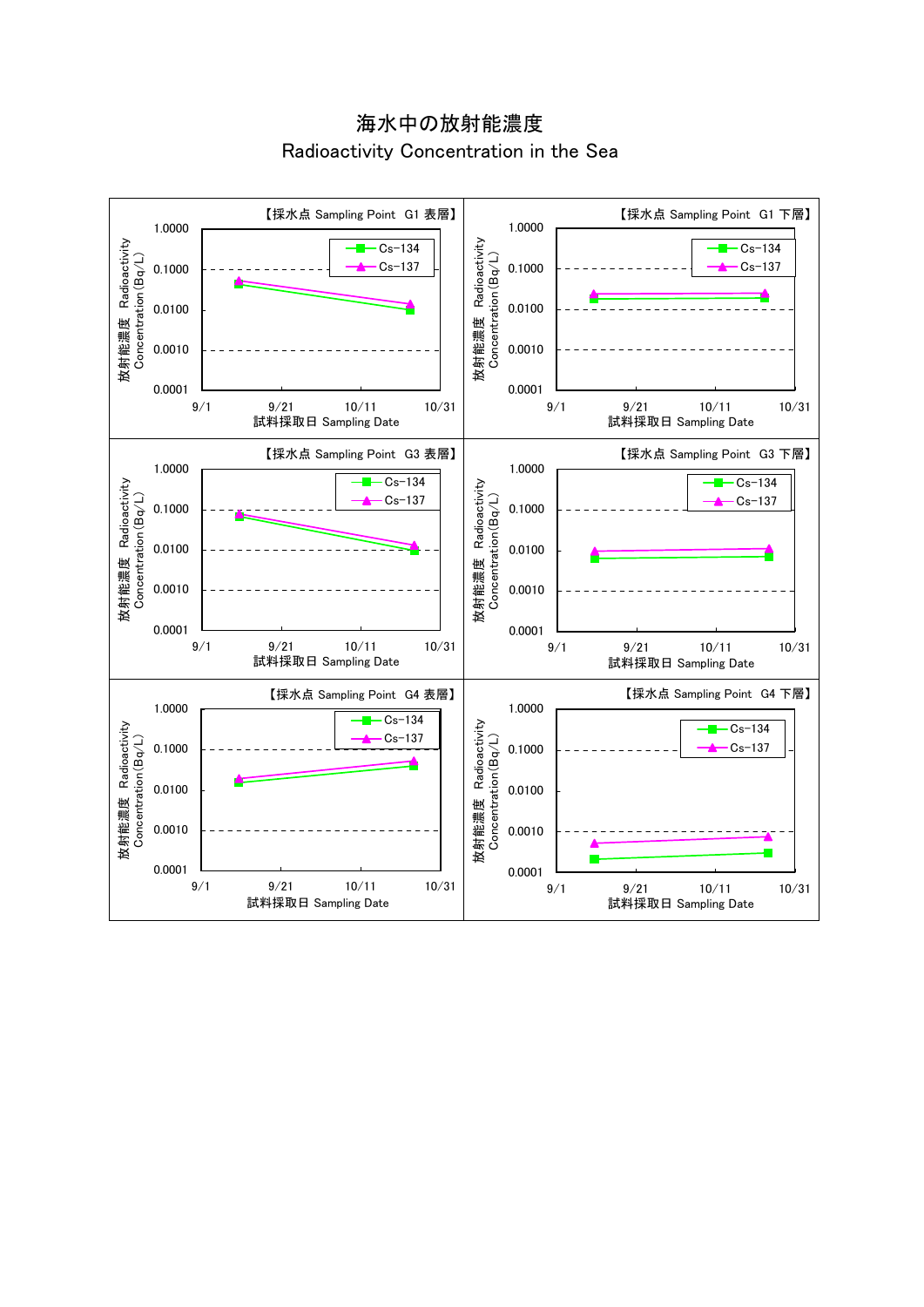【採水点 Sampling Point H1 表層】 【採水点 Sampling Point H1 下層】 1.0000 1.0000  $-Cs-134$ 放射能濃度 Radioactivity<br>Concentration(Bq/L)  $-Cs-134$ 放射能濃度 Radioactivity<br>Concentration (Bq/L) 放射能濃度 Radioactivity 放射能濃度 Radioactivity Cs-137 Concentration(Bq/L) Concentration(Bq/L)  $-cs-137$ 0.1000 0.1000 0.0100 0.0100 0.0010 0.0010 0.0001 0.0001 9/1 9/21 10/11 10/31 9/1 9/21 10/11 10/31 試料採取日 Sampling Date 試料採取日 Sampling Date 【採水点 Sampling Point H3 表層】 【採水点 Sampling Point H3 下層】 1.0000 1.0000  $-Cs-134$ 放射能濃度 Radioactivity<br>Concentration(Bq/L) 放射能濃度 Radioactivity Cs-134 放射能濃度 Radioactivity<br>Concentration(Bq/L) 放射能濃度 Radioactivity Cs-137 Concentration(Bq/L) Concentration(Bq/L)  $-cs-137$ 0.1000 0.1000 0.0100 0.0100 0.0010 0.0010 0.0001 0.0001 9/1 9/21 10/11 10/31 9/1 9/21 10/11 10/31 試料採取日 Sampling Date 試料採取日 Sampling Date 【採水点 Sampling Point I0 表層】 【採水点 Sampling Point I0 下層】 1.0000 1.0000  $Cs-134$ 放射能濃度 Radioactivity<br>Concentration (Bq/L) 放射能濃度 Radioactivity  $Cs-134$ 放射能濃度 Radioactivity 放射能濃度 Radioactivity  $-cs-137$ Concentration (Bq/L) Concentration(Bq/L) Concentration(Bq/L)  $-cs-137$ 0.1000 0.1000 0.0100 0.0100 0.0010 0.0010 0.0001 0.0001 9/1 9/21 10/11 10/31 9/1 9/21 10/11 10/31 試料採取日 Sampling Date 試料採取日 Sampling Date

海水中の放射能濃度 Radioactivity Concentration in the Sea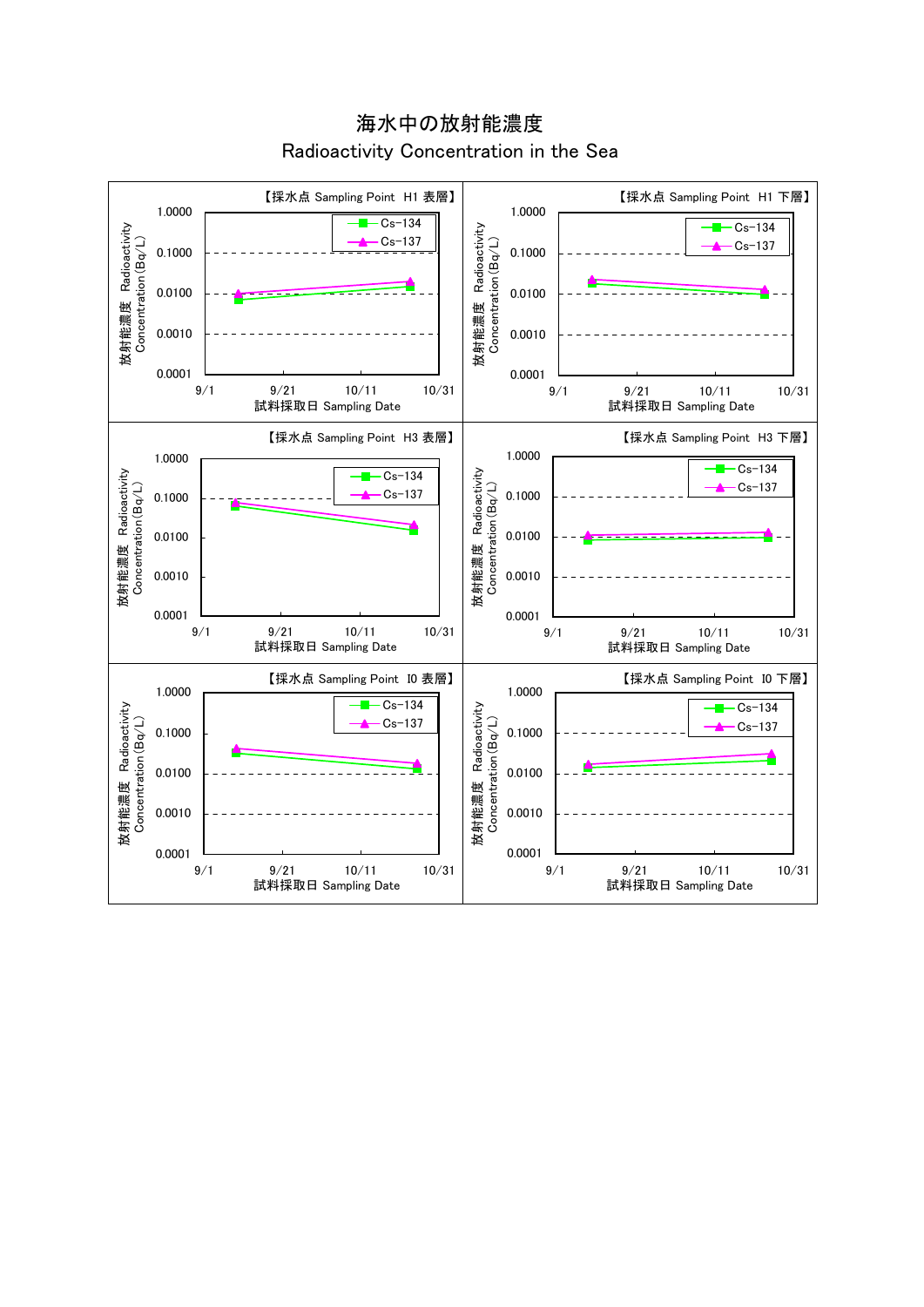海水中の放射能濃度 Radioactivity Concentration in the Sea

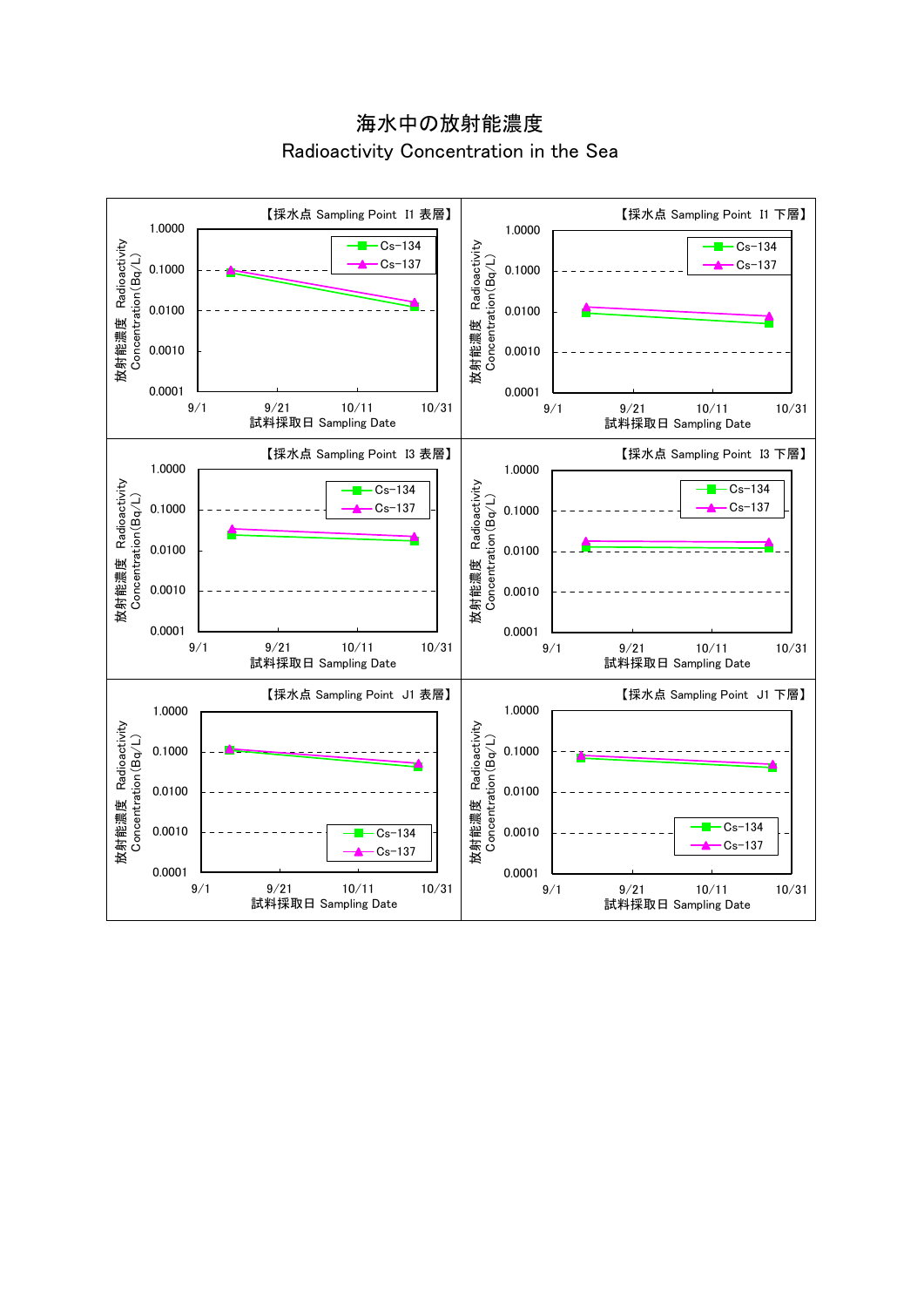【採水点 Sampling Point J2 表層】 【採水点 Sampling Point J2 下層】 1.0000 1.0000  $-Cs-134$ 放射能濃度 Radioactivity<br>Concentration(Bq/L) 放射能濃度 Radioactivity 放射能濃度 Radioactivity<br>Concentration(Bq/L) 放射能濃度 Radioactivity Concentration(Bq/L) Cs-137 Concentration(Bq/L) 0.1000 0.1000 0.0100 0.0100  $Cx - 134$ 0.0010 0.0010 Cs-137 0.0001 0.0001 9/1 9/21 10/11 10/31 9/1 9/21 10/11 10/31 試料採取日 Sampling Date 試料採取日 Sampling Date 【採水点 Sampling Point J3 表層】 【採水点 Sampling Point J3 下層】 1.0000 1.0000  $-Cs-134$ 放射能濃度 Radioactivity<br>Concentration(Bq/L)  $-Cs-134$ 放射能濃度 Radioactivity<br>Concentration(Bq/L) 放射能濃度 Radioactivity 放射能濃度 Radioactivity Cs-137 Concentration(Bq/L) Concentration(Bq/L)  $Cs-137$ 0.1000 0.1000 0.0100 0.0100 0.0010 0.0010  $(ND:Cs-134)$   $(ND:Cs-134)$ 0.0001 0.0001 9/1 9/21 10/11 10/31 9/1 9/21 10/11 10/31 試料採取日 Sampling Date 試料採取日 Sampling Date 【採水点 Sampling Point K1 表層】 【採水点 Sampling Point K1 下層】 1.0000 1.0000  $\overline{Cs-134}$ 放射能濃度 Radioactivity<br>Concentration (Bq/L) 放射能濃度 Radioactivity<br>Concentration (Bq/L) 放射能濃度 Radioactivity 放射能濃度 Radioactivity Cs-134 Concentration(Bq/L) Concentration(Bq/L)  $-cs-137$ Cs-137 0.1000 0.1000 0.0100 0.0100 0.0010 0.0010 0.0001 0.0001 9/1 9/21 10/11 10/31 9/1 9/21 10/11 10/31 試料採取日 Sampling Date 試料採取日 Sampling Date

海水中の放射能濃度 Radioactivity Concentration in the Sea